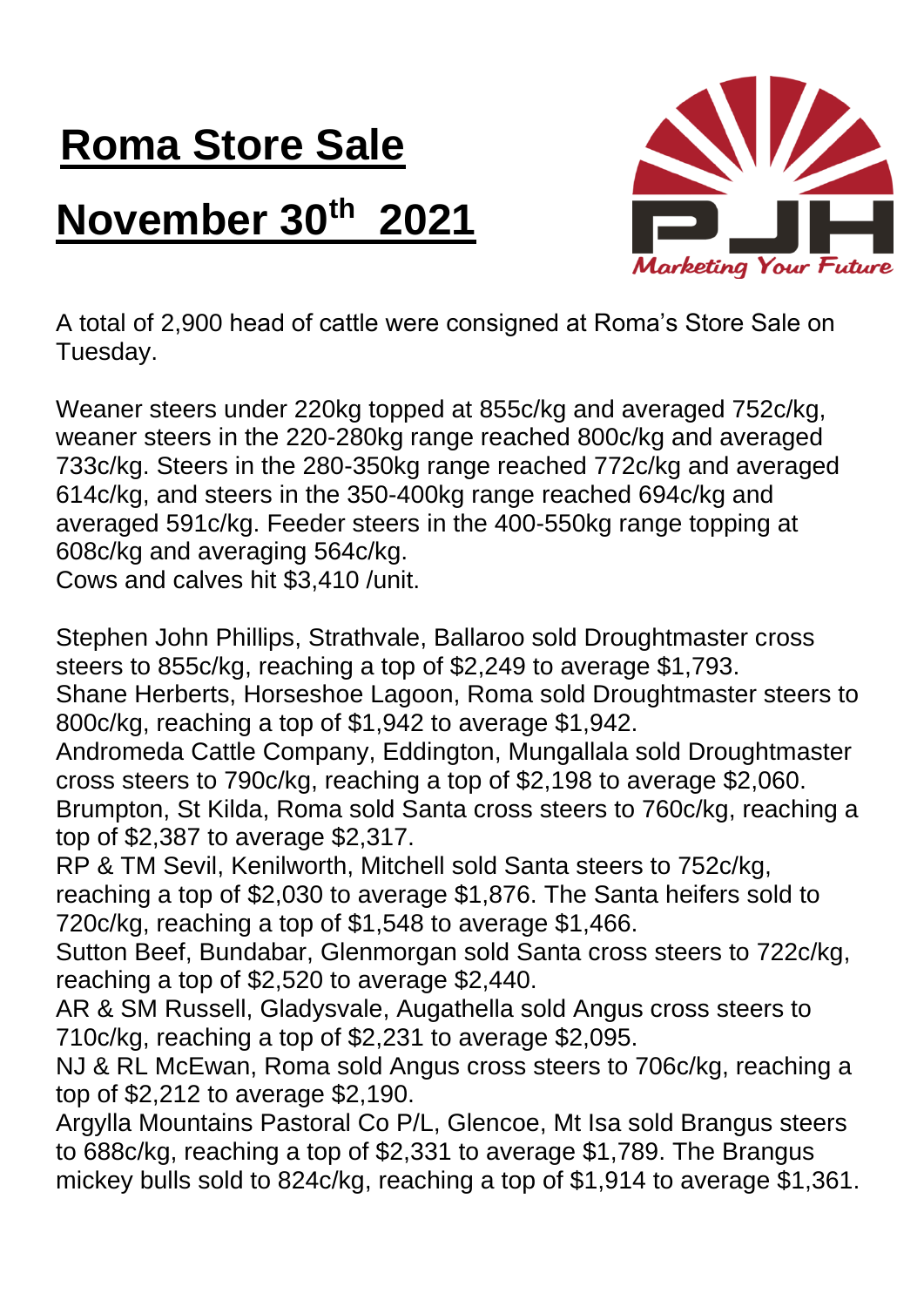Tipperary Group of Stations, Adelaide River sold Brahman cross steers to 644c/kg, reaching a top of \$2,387 to average \$1,988.

JH & SM Mulcahy, Pringle Downs, Roma sold Droughtmaster steers to 632c/kg, reaching a top of \$2,699 to average \$2,429.

James Gurnett, Weaner Creek, Charleville sold Droughtmaster steers to 578c/kg, reaching a top of \$2,486 to average \$2,486.

Cameron Colley, Brucedale, Roma sold Charolais steers to 462c/kg, reaching a top of \$3,144 to average \$2,947.

JJ & JM Shaw, Injune sold Angus steers to 484c/kg, reaching a top of \$3,023 to average \$3,023.

Heifers under 220kg topped at 720c/kg and averaged 610c/kg, while heifers in the 220-280kg range topped at 652c/kg and averaged 543c/kg. Heifers in the 280-350kg range topped at 610c/kg, averaging 489c/kg. Heifers in the 350-450kg range topped at 600c/kg, averaging 486c/kg.

JS & EM Campbell, Claravale, Mitchell sold Droughtmaster cross heifers to 492c/kg, reaching a top of \$2,151 to average \$1,849. The Droughtmaster cross cows sold to 428c/kg, reaching a top of \$2,391 to average \$2,166. The Brahman cross cows and calves sold to \$3,000/unit. Australian Country Choice Properties, Niella, Roma sold Brahman cross heifers to 484c/kg, reaching a top of \$1,765 to average \$1,598.

Cows in the 300-400kg range reached 423c/kg and averaged 372c/kg, while cows in the 400kg-500kg range reached 498c/kg and averaged 416c/kg. Cows over 500kg topped at 498c/kg, averaging 419c/kg.

Warby Pastoral, West Lienster, Mungallala sold Droughtmaster cross cows to 424c/kg, reaching a top of \$2,502 to average \$2,224. Valmai Jones – Savannah Grazing, Renner Springs Stn, Tennant Creek sold Droughtmaster cross cows to 424c/kg, reaching a top of \$2,122 to average \$1,808.

> *NEXT STORE SALE IS 7 th DECEMBER PJH SELL 4 th POSITION*